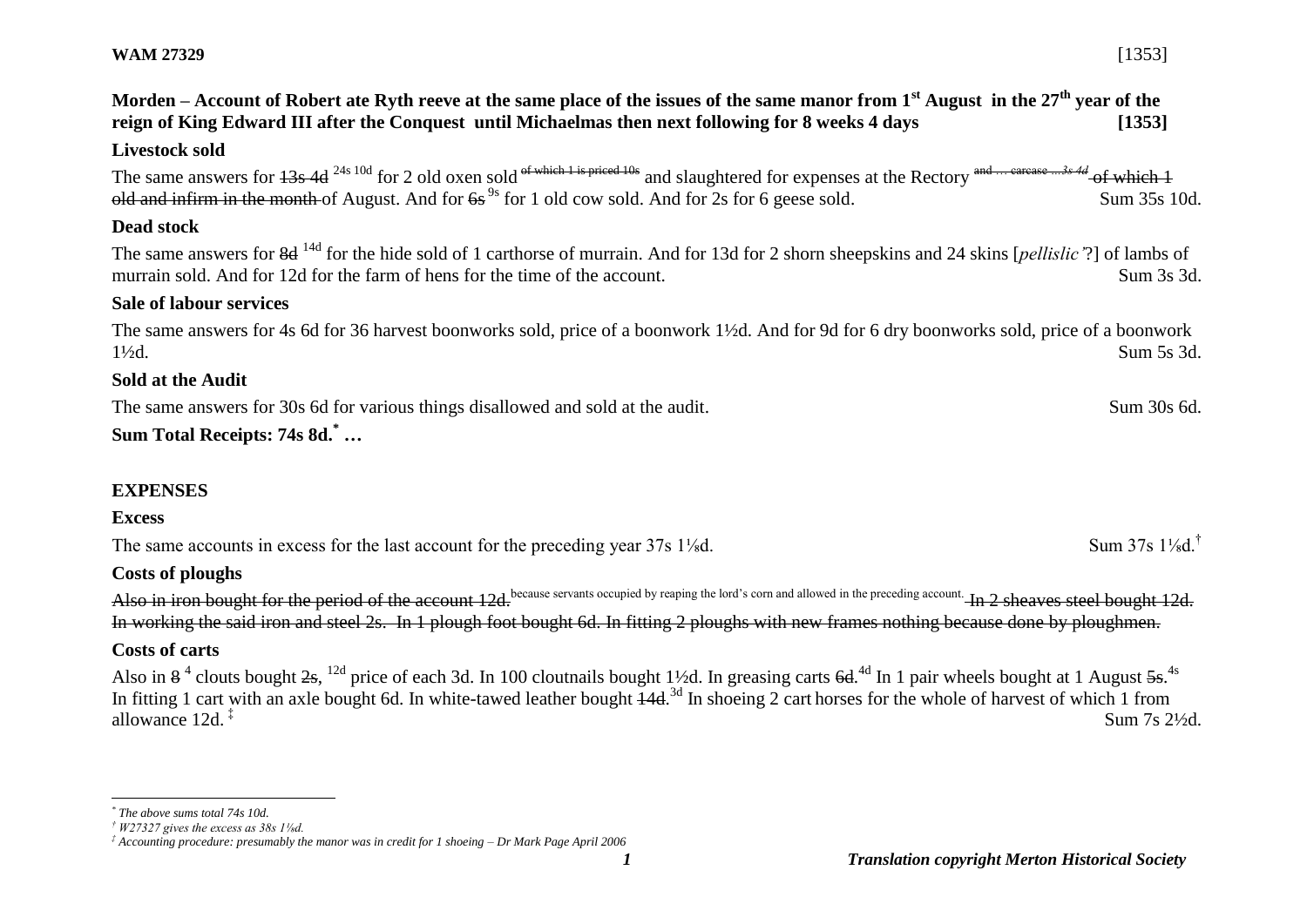### **WAM 27329** [1353]

### **Building costs**

Also in 200 laths bought for the walls of the barn 9d. In 400 lathnails bought 8d. In stipend of 1 carpenter for 2 days for making the walls of the said barn 12d. Sum 2s 5d.

### **Costs of the fold**

Also in  $5^2$  gallons of tarpitch bought  $2s$  11d,  $10d$  price of a gallon  $7d$ . <sup>5d</sup> In  $5^2$  gallons grease bought for mixing the same  $4s$   $2d$ ,  $20d$  price of a gallon 10d. In 12 hurdles bought  $\frac{3s}{2}$ <sup>2s</sup>  $\sum_{2s}$  Sum 4s 6d.

### **Petty necessities**

Also in 1/2 bushel of salt bought 4d. <sup>3d</sup> In <del>11/2</del> <sup>1/2</sup> bushel oatmeal bought for both servants' pottage and boonworks <del>2s</del>. <sup>8d</sup> In 2 spades [vang'] and 1 shovel [*tribul'*] with iron 9d. because in previous account Sum 11d.

### **Hoeing and Mowing**

Also in hoeing corn price per work 3s. Also in mowing 6 acres meadow this year 4s,<sup>3s</sup> for each acre 8d,<sup>6d</sup> viz in Eylond 1½ acres; in Neweberymed 1 acre. Also for meadow of servile tenements, viz for the tenement of John Adam 1 acre, for the tenement of William Makernays 1 acre. Also for 8 villein headlands in Westmordone 1<sup>1</sup>/<sub>2</sub> acre. In tedding turning and lifting the said hay besides servants' help 18d, <sup>6d</sup> per acre 3d. Sum 3s 6d.

### **Harvest costs**

Also in reaping and binding 76 acres 2½ roods corn by piecework 63s 10d, for each acre 10d. In expenses of 79 men both free and servile [*nativorum*] at 3 boonworks as though for 1 day together with expenses of 1 man over them with the rod to superintend reapers who reaped this year 27 acres wheat and oats, 6s 8d, each of them at noon and at supper 2 loaves, price 1d; in ale bought for the same 3s 4d, each of them ½d; in meat and fish bought for the same 5s, to each of them ¾d. In expenses of 13 men reaping and binding at 2 dry boonworks, who reaped this year 4½ acres corn 13d, each of them in bread and *companagium* 1d. In 2 1 lb of candles bought 4d. 2d In stipend of 1 reap-reeve in harvest 4s. For stipend of 1 stacker nothing here because in the Rectory [in *r'tor*]. Also in expenses of the reeve and reap-reeve in harvest beyond their fixed livery [*certa*] 18d. In servants' expenses for their 'harvest goose' at the end of [*in fine*] harvest 18d. In 1 horse hired at Hendon for the cart in harvest by letter of the bailiff 2s. Sum £4 3s 7d.

### **Servants' stipends**

Also in stipend of 1 carter, 3 servant ploughmen and 1 shepherd between Nativity of St John the Baptist and Michaelmas 15s, to each of them 3s. In stipend of 1 lad keeping oxen and bullocks for the same time 2s. For stipend of a housemaid and for livery nothing because done by housekeeper in harvest. Sum 17s 0d.

### **Foreign Expenses**

Also given to John purveyor comptroller the lord's servants sojourning at Merton in the month of August 6d. Also given to John the clerk taker of wheat for the use of the lord King for taking nothing 12d. In expenses of various purveyors by order of the reeve.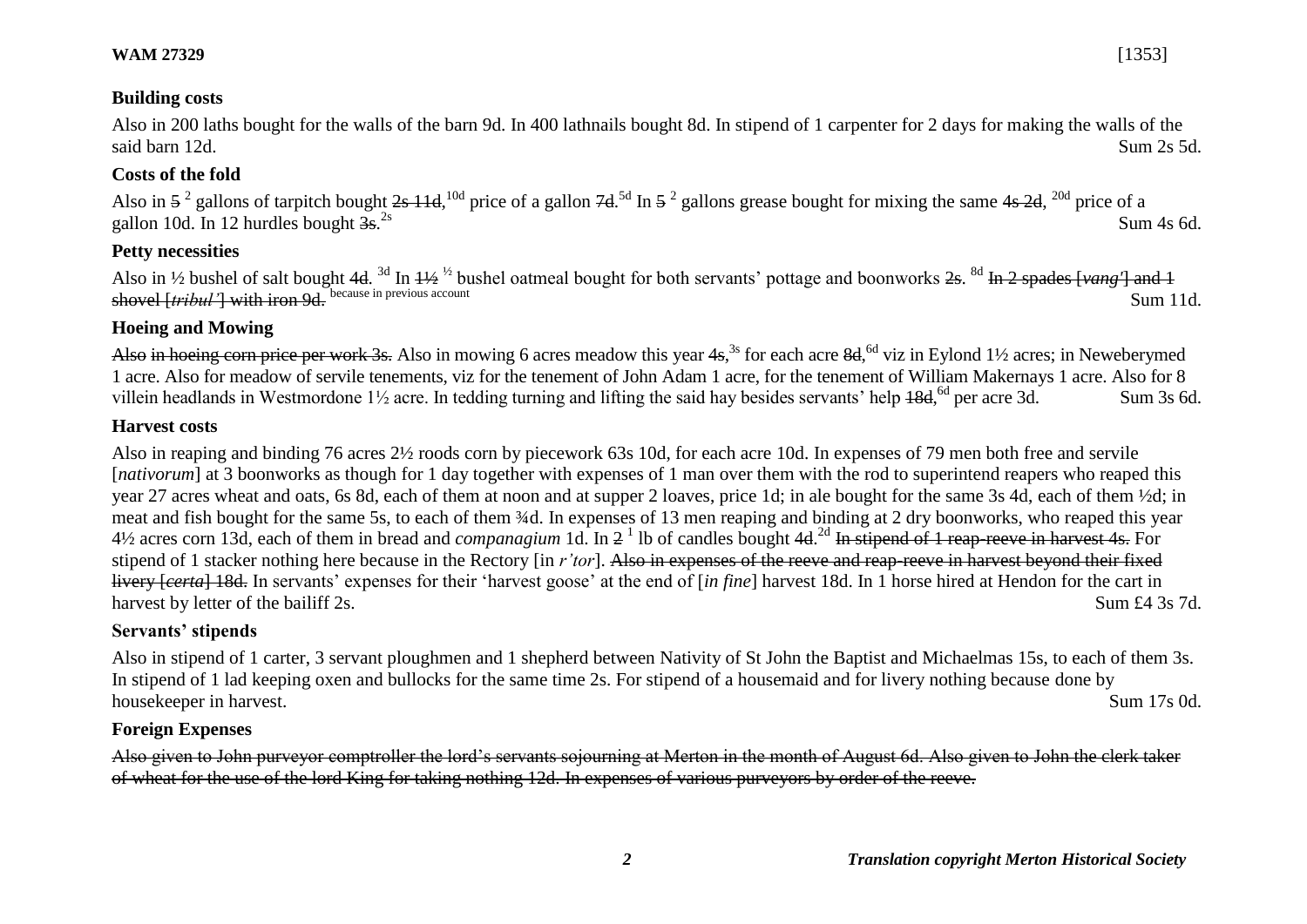### **WAM 27329** [1353]

### **Respites**

Also he asked for allowance for 2s 8d for 1 quarter oats taken for the use of the lord King at Windsor [*Wyndeshor* '] 26<sup>th</sup> year.And 19s 3d for rents and services of the tenement of Geoffrey le Gras and the tenement of Robert Fitznel because it cannot be levied 26<sup>th</sup> year.And 23s 10½d for rents and services in arrears for the tenements of the said Geoffrey and Robert for the 27<sup>th</sup> year. Also 29s 93⁄4d for cash paid for debts of Thomas Broun, *serviens* before the same.

### **Sum of all expenses £7 16s 2⅝d.**

And so he exceeds £4 18<sup>5</sup>/<sub>8</sub>d. Afterwards there is allowed to the same for 4 quarters 6 bushels 1 peck servants' maslin <sup>bought</sup> charged above 12s 9d.

And so he exceeds £4 14s  $3\frac{^{5}}{8}$ d.

### **DORSE**

| Account of Robert ate Ryth reeve at the same place from $1st$ August in the $27th$ year until Michaelmas next following                                                                                                                                                                                                                                                                                                                                                                           |
|---------------------------------------------------------------------------------------------------------------------------------------------------------------------------------------------------------------------------------------------------------------------------------------------------------------------------------------------------------------------------------------------------------------------------------------------------------------------------------------------------|
| The same answers for 2 quarters 7 bushel wheat from the remaining. And for 4 quarters 1 bushel 1 peck exchanged for servants' livery.                                                                                                                                                                                                                                                                                                                                                             |
| Sum 7 quarters 1 peck.                                                                                                                                                                                                                                                                                                                                                                                                                                                                            |
| Of which in allowance to Robert ate Rith reeve between 1 August and Michaelmas for customary payment 1 quarter. Also delivered to<br>Rectory 4 bushels. In maslin for servants' livery as below 4 quarters 6 bushels 1 peck. In livery of 1 reeve in harvest because without warrant for<br>5 weeks 5 bushels. In livery of Thomas atte Hull granger from 24 September until Michaelmas for 1 week 1 bushel. In sale at the audit 5<br>quarters 4 bushels 1 peck. Sum as above. And none remains. |
| The same answers for 4 bushel <sup>1/2</sup> bushel oatmeal of purchase. And all expended in meal for servants' pottage. And none remains.                                                                                                                                                                                                                                                                                                                                                        |
| Maslin for servants The same answers for 4 quarters 6 bushels 1 peck received of wheat as above as curall. Curall wheat of purchase Sum 4 quarters 6 bushels 1<br>peck.                                                                                                                                                                                                                                                                                                                           |
|                                                                                                                                                                                                                                                                                                                                                                                                                                                                                                   |

Of which in livery of 1 carter, 3 servant ploughmen and 1 shepherd from 1 August until Michaelmas for 8 weeks 4 days, 4 quarters 2 bushels, each of them taking for 5 weeks 4 bushels. In livery of 1 lad keeping oxen and bullocks for the same time 4 bushels 1 peck, per week ½ bushel. Sum as above. And none remains.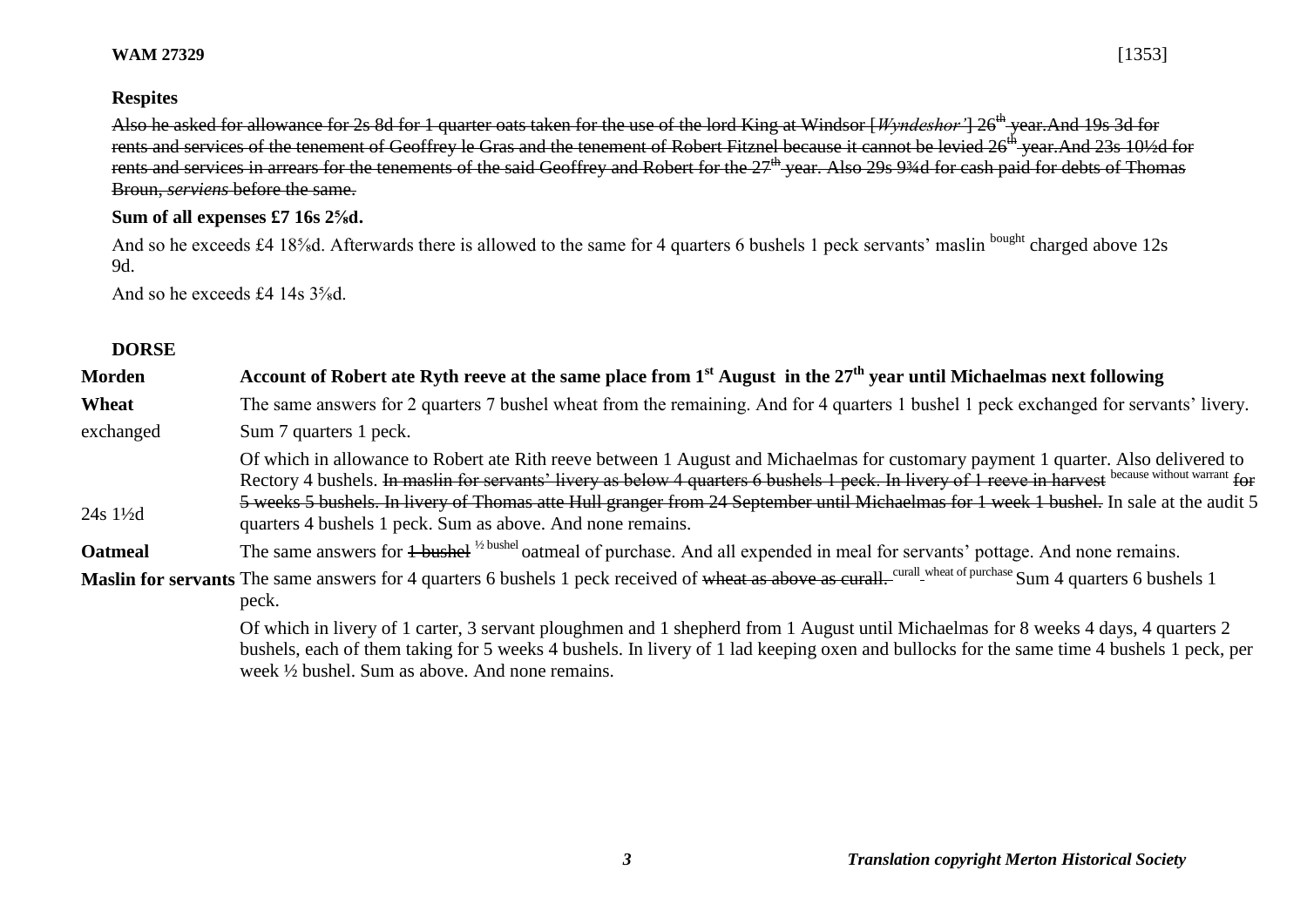### **LIVESTOCK ACCOUNT**

| <b>Carthorses</b>     | The same answers for 2 carthorses of which 1 old and of no value from the remaining. Sum 2.                                                                                                                                 |
|-----------------------|-----------------------------------------------------------------------------------------------------------------------------------------------------------------------------------------------------------------------------|
|                       | Of which in murrain in August 1 weak carthorse. Sum 1. And there remain 1 carthorse.                                                                                                                                        |
| <b>Draught horses</b> | The same answers for 4 draught horses, of which 3 female of which 2 females weak, from the remaining. And there remain 4 draught<br>horses, of which 3 female, of which 2 females weak.                                     |
| Oxen                  | The same answers for 17 oxen from the remaining. Sum 17.                                                                                                                                                                    |
|                       | Of which in sale for expenses at the rectory 2 oxen. Sum [blank]. And there remain 15 oxen.                                                                                                                                 |
| <b>Cows</b>           | The same answers for 2 dry cows from the remaining. Of which in sale because old 1 cow. And there remains1 cow.                                                                                                             |
| <b>Ewes</b>           | The same answers for 38 ewes, 33 hoggets of which 3 rams, and 37 gimmers from the remaining. And for 48 ewes and gimmers<br>received from Walter Lorchonn reeve of Teddington in August after shearing by 1 tally. Sum 156. |
|                       | Of which delivered to Walter Lorchonn reeve of Teddington in August 32 hoggets by 1 tally. In murrain after shearing 2. Sum 34. And<br>there remain 3 rams, 84 ewes, 34 gimmers, 1 hogget. <sup>8</sup>                     |
| Lambs                 | The same answers for 164 lambs from the remaining. Sum164.                                                                                                                                                                  |
|                       | Of which in murrain in August 24 lambs. Sum 24. And there remain 140 lambs.                                                                                                                                                 |
| <b>Geese</b>          | The same answers for 12 geese from the remaining, of which 2 are ganders and 3 breeding females. Sum 12.                                                                                                                    |
|                       | Of which in sale 6 geese. Sum 6. And there remain 6 geese, of which 2 are ganders and 3 breeding females.                                                                                                                   |
| <b>Capons</b>         | The same answers for 12 capons from the remaining. And there remain 12 capons.                                                                                                                                              |
| <b>Cocks and hens</b> | The same answers for 1 cock and 12 hens from the remaining. And there remain 1 cock and 12 hens.                                                                                                                            |
| <b>Fleeces</b>        | The same answers for 96 sheep fleeces and 160 lamb fleeces from the remaining. Sum 256 fleeces. And all delivered to brother R Merston<br>bailiff. And none remains.                                                        |
| <b>Hides</b>          | The same answers for the hide of 1 carthorse. And sold as within. And none remains.                                                                                                                                         |
| <b>Skins</b>          | The same answers for 2 shorn sheepskins and 24 lamb skins of murrain. And sold as within. And none remains.                                                                                                                 |
| <b>Hurdles</b>        | The same answers for 30 hurdles from the remaining. And for 12 of purchase. Sum 42.                                                                                                                                         |
|                       | Of which worn out [ <i>perusitant</i> ] 4 hurdles. Sum 4. And there remain 38 hurdles.                                                                                                                                      |
|                       | <b>WORKS ACCOUNT</b>                                                                                                                                                                                                        |
|                       |                                                                                                                                                                                                                             |

Winter & Summer The same answers for 138 manual and summer works from the remaining. Sum 138 works. And all worked in hoeing the lord's corn. **works**  And none remains.

l *§ According to these figures 3 gimmers became rams!*